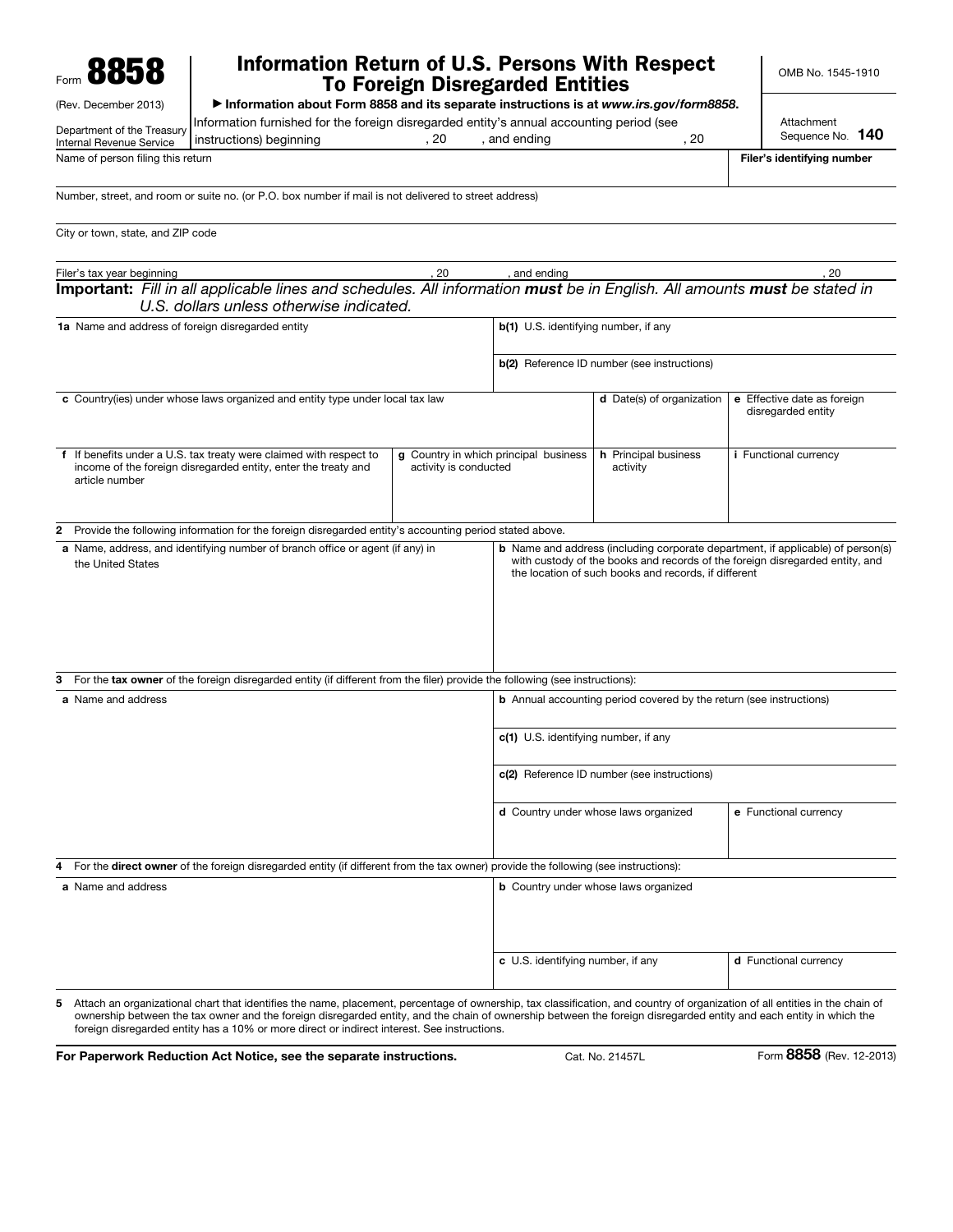|   | Schedule C<br><b>Income Statement</b> (see instructions)                                                                                                                                                                                                                                                                                                                                                                                                                                                                                                     |              |                                                                                 |                                                                |           |
|---|--------------------------------------------------------------------------------------------------------------------------------------------------------------------------------------------------------------------------------------------------------------------------------------------------------------------------------------------------------------------------------------------------------------------------------------------------------------------------------------------------------------------------------------------------------------|--------------|---------------------------------------------------------------------------------|----------------------------------------------------------------|-----------|
|   | Important: Report all information in functional currency in accordance with U.S. GAAP. Also, report each amount in U.S.<br>dollars translated from functional currency (using GAAP translation rules or the average exchange rate determined under<br>section 989(b)). If the functional currency is the U.S. dollar, complete only the U.S. Dollars column. See instructions for<br>special rules for foreign disregarded entities that use DASTM.<br>If you are using the average exchange rate (determined under section 989(b)), check the following box |              |                                                                                 |                                                                |           |
|   |                                                                                                                                                                                                                                                                                                                                                                                                                                                                                                                                                              |              | <b>Functional Currency</b>                                                      | <b>U.S. Dollars</b>                                            |           |
|   | Gross receipts or sales (net of returns and allowances)                                                                                                                                                                                                                                                                                                                                                                                                                                                                                                      | 1.           |                                                                                 |                                                                |           |
| 2 |                                                                                                                                                                                                                                                                                                                                                                                                                                                                                                                                                              | 2            |                                                                                 |                                                                |           |
| 3 | Gross profit (subtract line 2 from line 1)                                                                                                                                                                                                                                                                                                                                                                                                                                                                                                                   | 3            |                                                                                 |                                                                |           |
| 4 |                                                                                                                                                                                                                                                                                                                                                                                                                                                                                                                                                              | 4            |                                                                                 |                                                                |           |
| 5 | Total income (add lines 3 and 4) $\ldots$ $\ldots$ $\ldots$ $\ldots$ $\ldots$ $\ldots$ $\ldots$                                                                                                                                                                                                                                                                                                                                                                                                                                                              | 5            |                                                                                 |                                                                |           |
| 6 | Total deductions research and research and research and research and research and research and response to the                                                                                                                                                                                                                                                                                                                                                                                                                                               | 6            |                                                                                 |                                                                |           |
| 7 |                                                                                                                                                                                                                                                                                                                                                                                                                                                                                                                                                              | 7            |                                                                                 |                                                                |           |
| 8 |                                                                                                                                                                                                                                                                                                                                                                                                                                                                                                                                                              | 8            |                                                                                 |                                                                |           |
|   | Schedule C-1 Section 987 Gain or Loss Information                                                                                                                                                                                                                                                                                                                                                                                                                                                                                                            |              |                                                                                 |                                                                |           |
|   | Note. See the instructions if there are multiple recipients of remittances<br>from the foreign disregarded entity.                                                                                                                                                                                                                                                                                                                                                                                                                                           |              | (a)<br>Amount stated in<br>functional currency of<br>foreign disregarded entity | (b)<br>Amount stated in<br>functional currency of<br>recipient |           |
|   | Remittances from the foreign disregarded entity                                                                                                                                                                                                                                                                                                                                                                                                                                                                                                              | 1.           |                                                                                 |                                                                |           |
| 2 | Section 987 gain (loss) of recipient                                                                                                                                                                                                                                                                                                                                                                                                                                                                                                                         | $\mathbf{2}$ |                                                                                 |                                                                |           |
|   |                                                                                                                                                                                                                                                                                                                                                                                                                                                                                                                                                              |              |                                                                                 | <b>Yes</b>                                                     | <b>No</b> |
| 3 | Were all remittances from the foreign disregarded entity treated as made to the direct owner?                                                                                                                                                                                                                                                                                                                                                                                                                                                                |              |                                                                                 |                                                                |           |
| 4 | Did the tax owner change its method of accounting for section 987 gain or loss with respect to remittances                                                                                                                                                                                                                                                                                                                                                                                                                                                   |              |                                                                                 |                                                                |           |
|   | <b>Schedule F</b><br><b>Balance Sheet</b>                                                                                                                                                                                                                                                                                                                                                                                                                                                                                                                    |              |                                                                                 |                                                                |           |
|   | Important: Report all amounts in U.S. dollars computed in functional currency and translated into U.S. dollars in                                                                                                                                                                                                                                                                                                                                                                                                                                            |              |                                                                                 |                                                                |           |
|   | accordance with U.S. GAAP. See instructions for an exception for foreign disregarded entities that use DASTM.                                                                                                                                                                                                                                                                                                                                                                                                                                                |              |                                                                                 |                                                                |           |

|   | <b>Assets</b>                          |   | (a)<br>Beginning of annual<br>accounting period | (b)<br>End of annual<br>accounting period |  |  |  |
|---|----------------------------------------|---|-------------------------------------------------|-------------------------------------------|--|--|--|
|   |                                        |   |                                                 |                                           |  |  |  |
|   |                                        | 2 |                                                 |                                           |  |  |  |
| 3 |                                        | 3 |                                                 |                                           |  |  |  |
|   | <b>Liabilities and Owner's Equity</b>  |   |                                                 |                                           |  |  |  |
|   |                                        | 4 |                                                 |                                           |  |  |  |
| 5 |                                        | 5 |                                                 |                                           |  |  |  |
| 6 |                                        | 6 |                                                 |                                           |  |  |  |
|   | Schedule G<br><b>Other Information</b> |   |                                                 |                                           |  |  |  |

|              |                                                                                                                                                                                                                                                                                                                                                                                                                            | Yes                      | No |
|--------------|----------------------------------------------------------------------------------------------------------------------------------------------------------------------------------------------------------------------------------------------------------------------------------------------------------------------------------------------------------------------------------------------------------------------------|--------------------------|----|
|              | During the tax year, did the foreign disregarded entity own an interest in any trust?                                                                                                                                                                                                                                                                                                                                      |                          |    |
| $\mathbf{2}$ | During the tax year, did the foreign disregarded entity own at least a 10% interest, directly or indirectly, in                                                                                                                                                                                                                                                                                                            |                          |    |
| 3            | Answer the following question only if the foreign disregarded entity made its election to be treated as<br>disregarded from its owner during the tax year: Did the tax owner claim a loss with respect to stock or                                                                                                                                                                                                         |                          |    |
| 4            | If the interest in the foreign disregarded entity is a separate unit under Reg. 1.1503(d)-1(b)(4) or part of a<br>combined separate unit under Reg. 1.1503(d)-1(b)(4)(ii) does the separate unit or combined separate unit<br>have a dual consolidated loss as defined in Reg. 1.1503(d)-1(b)(5)(ii)? $\ldots$<br>If "Yes," enter the amount of the dual consolidated loss $\blacktriangleright$ \$<br>Answer question 5a. |                          |    |
|              |                                                                                                                                                                                                                                                                                                                                                                                                                            | Form 8858 (Rev. 12-2013) |    |